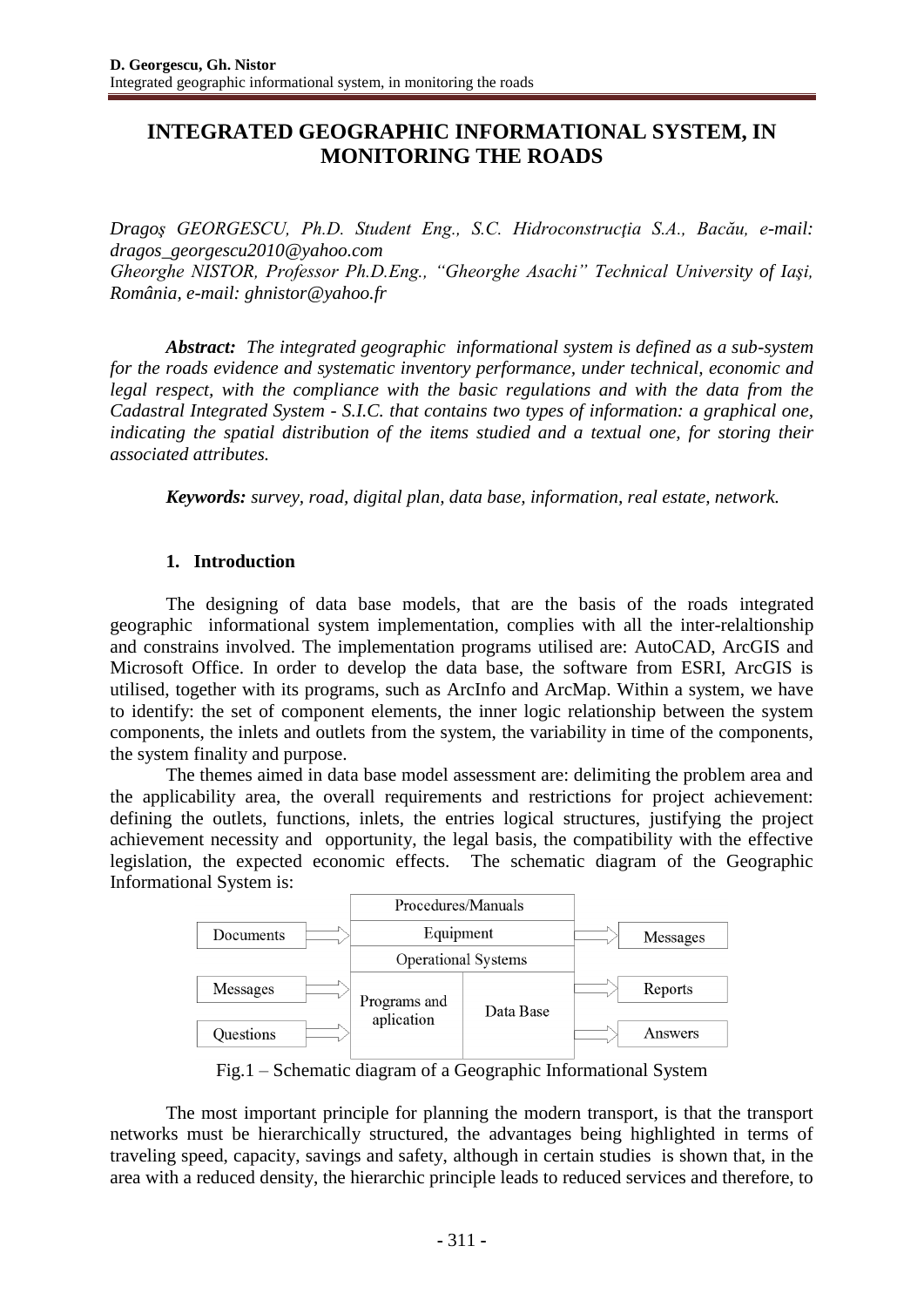the transport costs increase. It can be noticed that the existence of a dense road network in the cities, the development of the road network within the suburban areas or in the urban centers neighbourghood, but also between the urban settlements of local or regional importance, accelerates the development and the economic growth of the areas. The establishing of routes for the roads construction is decided by political, social and economic factors, a less significant attention being frequently paid to the ballance between the transport network and the natural conditions.. There is a series of indicators that, utilising GIS technology, generate data and support information in the transport road infrastructure planning and development. Starting from the idea that transport is the main factor determining a geographic area development rate, the following three aspects are analysed: the identification of certain geographical area comprising land and soil utilisation categories with the highest economic development potential, requiring thus a transport road network development, the identification of transport road network geographic areas and the accessibility between the cities, through the transport road network.

## **2. The Organisation and Strategy of a GIS implementation**

Regardless the magnitude and the implementation costs, the most important factor in getting an operational GIS application, cannot be financially quantified, a GIS implementation an operation success depending on the activity organising. Regardless the organisation of the structure implementing the GIS, in time, during the implementation, the performance of activities previously presented, is provided. A strategy utilised in order to comply with the most important activites requirements, for implementing a GIS, is represented by a team made of two people. This team performs the most of the management technical functions, as well as the routine operations. Thus, a member of the team performs the date base design, entering the date through the chosen methods, the basic processing and the geographical analyses provided by GIS implementation, and the second member fulfills the function of system administrator, programming the interfaces and the special macrocommands, developing GIS procedures in order to display the final results..

### **2.1 Providing the coordinates inter-workability between the layers**

For an appropriate representation, the elements that appear in several layers will be represented by a single datum, within a special layer, a pattern. All the other layers are built starting from this pattern layer, adding specific elements.

**Entering the data.** A data base layer may be introduced through the conversion of certain data type CAD, existent in the format desired. The data are automatically introduced, pursuant the measurements performed by the GPS s and the local stations. There are several modalities the geographic data can be stored, namely: vectorial model, that is very closed to that utilised for maps representation, raster model, that describes the Earth surface as a matrix made of homogeneous elements, similarly to the model utilised for the images representation and the TIN (Triangular Irregular Network) model, that describes the surfaces shape under triangular forms.

**Data interrogation,** assumes the identification of certain elements, through indicating them on the screen, or the identification of all the elements satisfying a certain condition. Spatial interrogations are provided, in order to identify all the elements found within a rectangle of selection of a theme elements, depending on their relative position against the elements of another theme. All the localities where a road goes through, or all the cities located at less than X kilometers far from a road, etc, may thus be determined.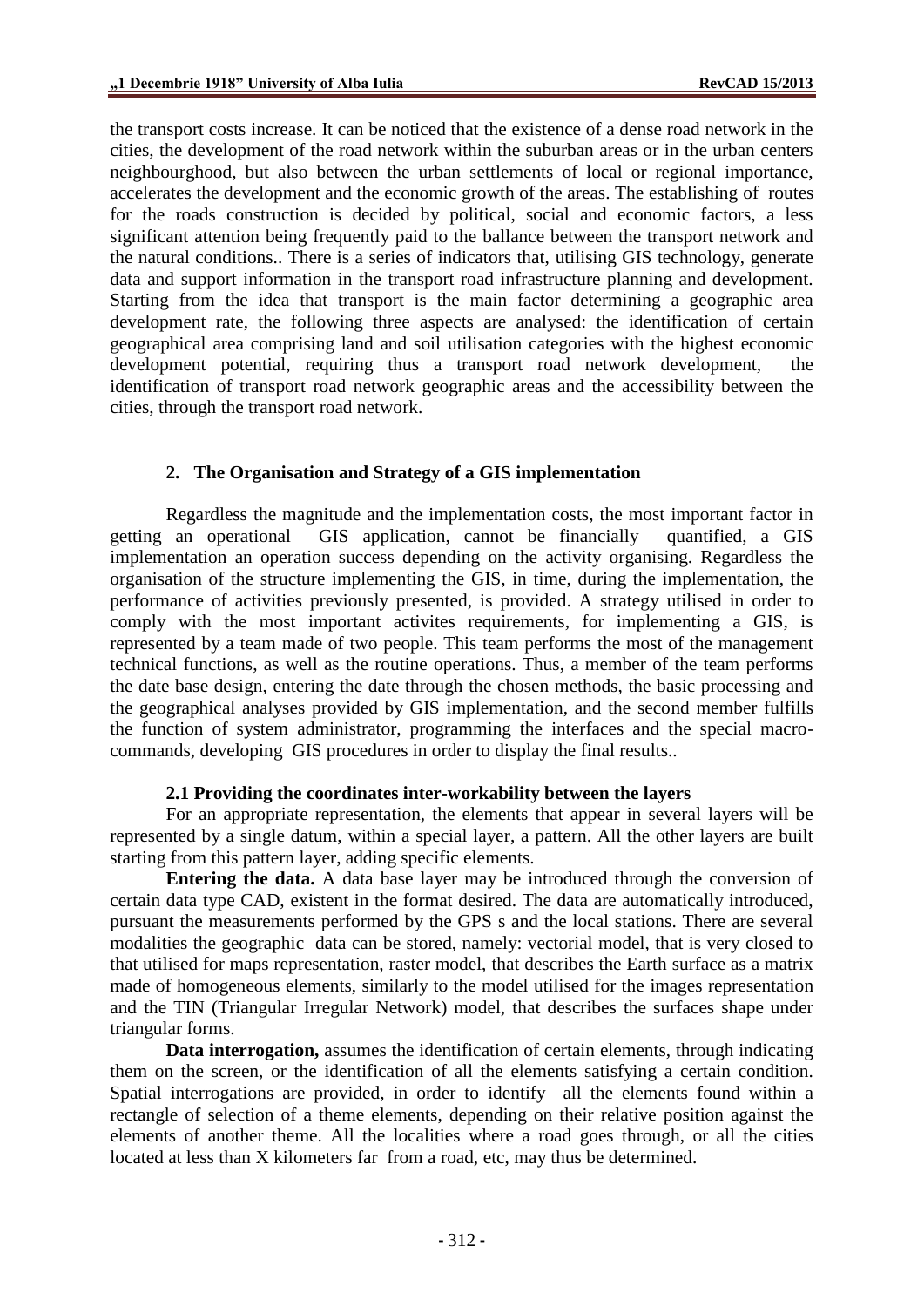**Geographic analysis** achieved in order to comply with the objectives and with the criteria initially established for a GIS. The Geographic analysis results generate maps, report and charts. The thematic maps, the synoptic tables, as well as the comprehensive geographic representations generated pursuant the geographic analysis, prove a GIS capability of creating new information and not only of managing and extracting, in various ways, date previously acquired, being fundamentally different from a data base management GIS system. The layers overlapping achieves combinations between two layers, that represents the same land area, the objects from the first layer, point, line or polygon type, assumes the attributes corresponding to the objects over they overlap in the second layer, compulsorily of polygon type, a new layer having been obtained. Combining the spatial data and the attribute associated to each layer, new spatial relationship between the data are generated. Thus, by overlapping a layer comprising land plots, with another layer comprising soil types within an area considered, new relationships between the road areas and soil types are determined, in such a manner that the areas with damaged soil, can be identified.

**Displaying of the results** pursuant the geographic analysis is graphically performed on a map, accompanied by a description under a report format, comprising tabular data, including the values calculated within the analysis. In order to achieve the final map, several layers of the data base, comprising geographical objects traced in the project, are combined, a series of geographical elements are added and descriptive reports are developed. Besides the maps made available for the user, reports and charts highlighting various themes features, are generated.

## **2.2 Entering and operating the data implemented**

After all the data have been entered in ArcMap, the user has the possibility to interrogate the information entered depending on the requirements. The software allows the project subsequent completion, with new information. A project implementing the Geographic Informational System of a road portion, must include the most important information related to the road. Thus, the data base must contain technical data about the curves length, in level and alignments, as well as the their kilometer positions, about the number of strips, slow vehicles traffic strips, verges, railway intersections, intersections with other roads. These information are centralised and entered into the data base afferent to the road portion studied. (Tables 1, 2, 3, 4, 5 and 6 ).

|                |             |             | Curves and connection radius |        |                  | Table 1               |  |
|----------------|-------------|-------------|------------------------------|--------|------------------|-----------------------|--|
|                | Road        |             | <b>Km Positions</b>          |        |                  |                       |  |
| No.            | <b>Type</b> | <b>Name</b> | Km                           | Meters | <b>Direction</b> | Length $(m)$          |  |
|                | DJ          | 156A        | 43                           | 955    | Right            | 105.51                |  |
| 2              | DJ          | 156A        | 44                           | 180    | Left             | 70.31                 |  |
| 3              | DJ          | 156A        | 44                           | 783    | Left             | 94.33                 |  |
| $\overline{4}$ | DJ          | 156A        | 44                           | 065    | Right            | 84.79                 |  |
| 5              | DJ          | 156A        | 46                           | 760    | Left             | 44.81                 |  |
| 6              | DJ          | 156A        | 46                           | 785    | Right            | 41.4                  |  |
| $\tau$         | DJ          | 156A        | 48                           | 410    | DR               | 100.44                |  |
| 8              | DJ          | 156A        | 50                           | 593    | <b>STG</b>       | 182.55                |  |
| 9              | DJ          | 156A        | 52                           | 133    | <b>STG</b>       | 249.68                |  |
| 10             | DJ          | 156A        | 55                           | 035    | DR               | 108.27                |  |
| 11             | DJ          | 156A        | 56                           | 635    | <b>STG</b>       | 49.63                 |  |
|                |             |             |                              |        |                  | Total Length 1131.72m |  |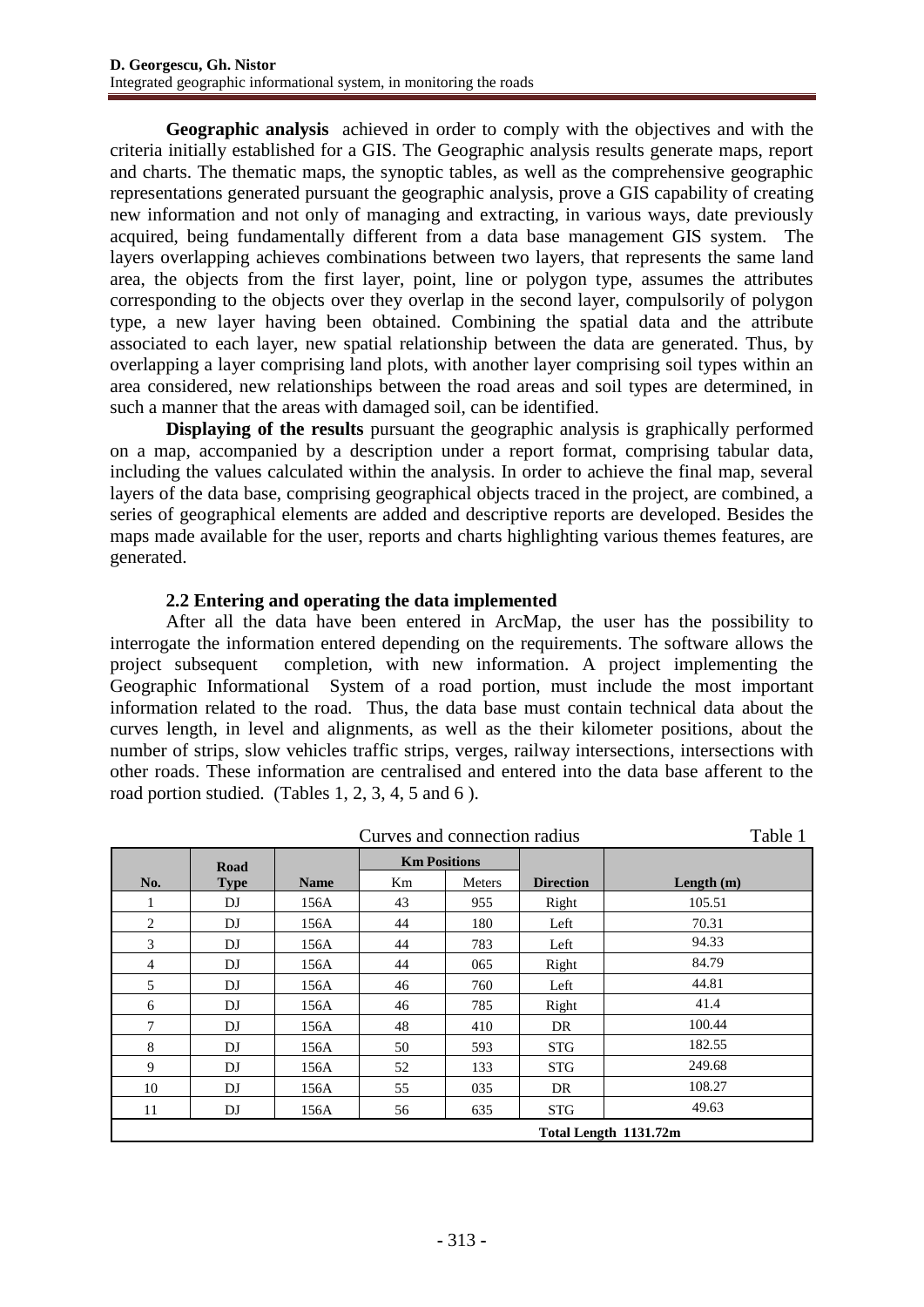|                         |                            |             |             |             |                    |                 |                   | Traffic strips        |                            |                                         |               |                   |                       |     | Table 2          |
|-------------------------|----------------------------|-------------|-------------|-------------|--------------------|-----------------|-------------------|-----------------------|----------------------------|-----------------------------------------|---------------|-------------------|-----------------------|-----|------------------|
| No.                     |                            | <b>Type</b> | <b>Road</b> | <b>Name</b> |                    | Km<br>beginning |                   |                       | <b>Meters</b><br>beginning | <b>Meters</b><br>end                    | <b>Strips</b> |                   | <b>OBS</b>            |     | Length (m)       |
| DJ                      |                            |             | 156A        | 43          |                    | 700             |                   |                       | 56                         | 640                                     | 2x3.00        |                   | Asphalt               |     | 12.940           |
|                         |                            |             |             |             |                    |                 |                   |                       |                            |                                         |               |                   |                       |     |                  |
|                         |                            |             |             |             |                    |                 |                   |                       |                            | Slow vehicles traffic strips            |               |                   |                       |     | Table 3          |
| Road                    |                            |             |             | Km          |                    | <b>Meters</b>   |                   |                       |                            | <b>Meters</b>                           |               |                   |                       |     |                  |
| <b>Type</b>             |                            | <b>Name</b> |             | beginning   |                    | beginning       |                   | Km end                |                            | end                                     | <b>Side</b>   |                   | Length (m)            |     |                  |
| DJ                      |                            | 156A        |             | 46          |                    | 200             |                   | 46                    |                            | 800                                     | Right         |                   |                       | 600 |                  |
| Table 4<br>Verges       |                            |             |             |             |                    |                 |                   |                       |                            |                                         |               |                   |                       |     |                  |
| <b>Road</b>             |                            | <b>Name</b> |             | Km          | <b>Meters</b>      |                 | Km                |                       | <b>Meters</b>              | <b>Verges</b>                           |               |                   | <b>OBS</b>            |     |                  |
| <b>Type</b>             |                            |             |             | beginning   | beginning          |                 | end               |                       | end                        |                                         |               | <b>Reinforced</b> |                       |     | <b>Ballasted</b> |
| DJ                      |                            | 156A        |             | 43          | 700                |                 | 56                |                       | 640                        | 2x2.00                                  |               |                   | 1.50                  |     | 0.50             |
|                         |                            |             |             |             |                    |                 |                   |                       |                            |                                         |               |                   |                       |     |                  |
|                         |                            |             |             |             |                    |                 |                   | Railway intersections |                            |                                         |               |                   |                       |     | Table 5          |
| Road                    |                            |             |             |             | <b>Intersectio</b> |                 |                   | Railway               | $\mathbf{N}\mathbf{o}$     |                                         |               |                   | <b>Name</b>           |     |                  |
| <b>Type</b>             |                            | <b>Name</b> | Km          | $\mathbf M$ | n Type             |                 |                   | track                 | lines                      | <b>Slope</b>                            | <b>Barter</b> |                   | Line<br>09 Bacau-     |     | Railway          |
| DJ                      |                            | 156A        | 43          | 890         | Level              |                 |                   | <b>NORMAL</b>         | $\mathbf{1}$               | Right                                   | Without       |                   | Bicaz Chei            |     | 16               |
|                         |                            |             |             |             |                    |                 |                   |                       |                            |                                         |               |                   |                       |     |                  |
|                         |                            |             |             |             |                    |                 |                   |                       |                            | Intersections with side roads - partial |               |                   |                       |     | Table 6          |
| No                      | Road<br>Type               |             | Name        | Km          | M                  |                 | Road<br>Category. |                       | No Road<br>int.            | Side                                    | slope         |                   | Intersectio<br>n Type |     | Arrangement      |
| $\mathbf{1}$            | DJ                         |             | 156A        | 43          | 693                |                 | DN                |                       | 15                         | Left                                    | Left Left     |                   | Level                 |     |                  |
| $\overline{\mathbf{c}}$ | DJ                         |             | 156A        | 43          | 693                |                 | DN                |                       | 15                         | Right                                   | Left          |                   | Level                 |     |                  |
| 3                       | DJ                         |             | 156A        | 43          | 910                |                 | DU                |                       |                            | Left                                    | Left          |                   | Level                 |     |                  |
| 4                       | DJ                         |             | 156A        | 44          | 180                |                 | DU                |                       |                            | Right                                   | Left          |                   | Level                 |     |                  |
| 9                       | DJ                         |             | 156A        | 49          | 420                |                 |                   |                       |                            | Left                                    |               |                   | Level                 |     |                  |
| 10                      | DJ                         |             | 156A        | 49          | 880                |                 | DJ                |                       | 157                        | Left                                    | Left          |                   | Level                 |     |                  |
| 11                      | DJ                         |             | 156A        | 49          | 880                |                 | DJ                |                       | 157                        | Right                                   | Left          |                   | Level                 |     |                  |
| 15                      | DJ                         |             | 156A        | 52          | 880                |                 |                   |                       |                            | Left                                    |               |                   | Level                 |     | Without          |
| 16                      | DJ                         |             | 156A        | 53          | 150                |                 |                   |                       |                            | Left                                    |               |                   | Level                 |     |                  |
| 17                      | DJ                         |             | 156A        | 53          | 150                |                 |                   |                       |                            | Right                                   |               |                   | Level                 |     |                  |
| $18\,$                  | $\mathop{\rm DJ}\nolimits$ |             | 156A        | 53          | 310                |                 |                   |                       |                            | Right                                   |               |                   | Level                 |     | Without          |
| 19                      | DJ                         |             | 156A        | 54          | 370                |                 |                   |                       |                            | Right                                   |               |                   | Level                 |     | Without          |
| $20\,$                  | DJ                         |             | 156A        | 54          | 390                |                 |                   |                       |                            | Right                                   | Left          |                   | Level                 |     |                  |
| $21\,$                  | $\mathbf{D}\mathbf{J}$     |             | 156A        | 55          | 120                |                 |                   |                       |                            | Left                                    | Right         |                   | Level                 |     |                  |
| 22                      | DJ                         |             | 156A        | 55          | 320                |                 | DU                |                       |                            | Right                                   | Left          |                   | Level                 |     |                  |
| 23                      | $\mathop{\rm DJ}\nolimits$ |             | 156A        | 56          | 636                |                 | ${\rm DN}$        |                       | 15D                        | Left                                    | Right         |                   | Level                 |     |                  |
| 24                      | DJ                         |             | 156A        | 56          | 636                |                 | ${\rm DN}$        |                       | 15D                        | Right                                   | Right         |                   | Level                 |     |                  |

Other information concerning the road portion considered, are the artworks found along the route. All the information related to these works are centralised, such as: concrete boxes, trenches, bridges and culverts, supporting walls, guardrails. All these information generate a good organisation of this works types (Table 7, 8, 9, 10, 11 and 12).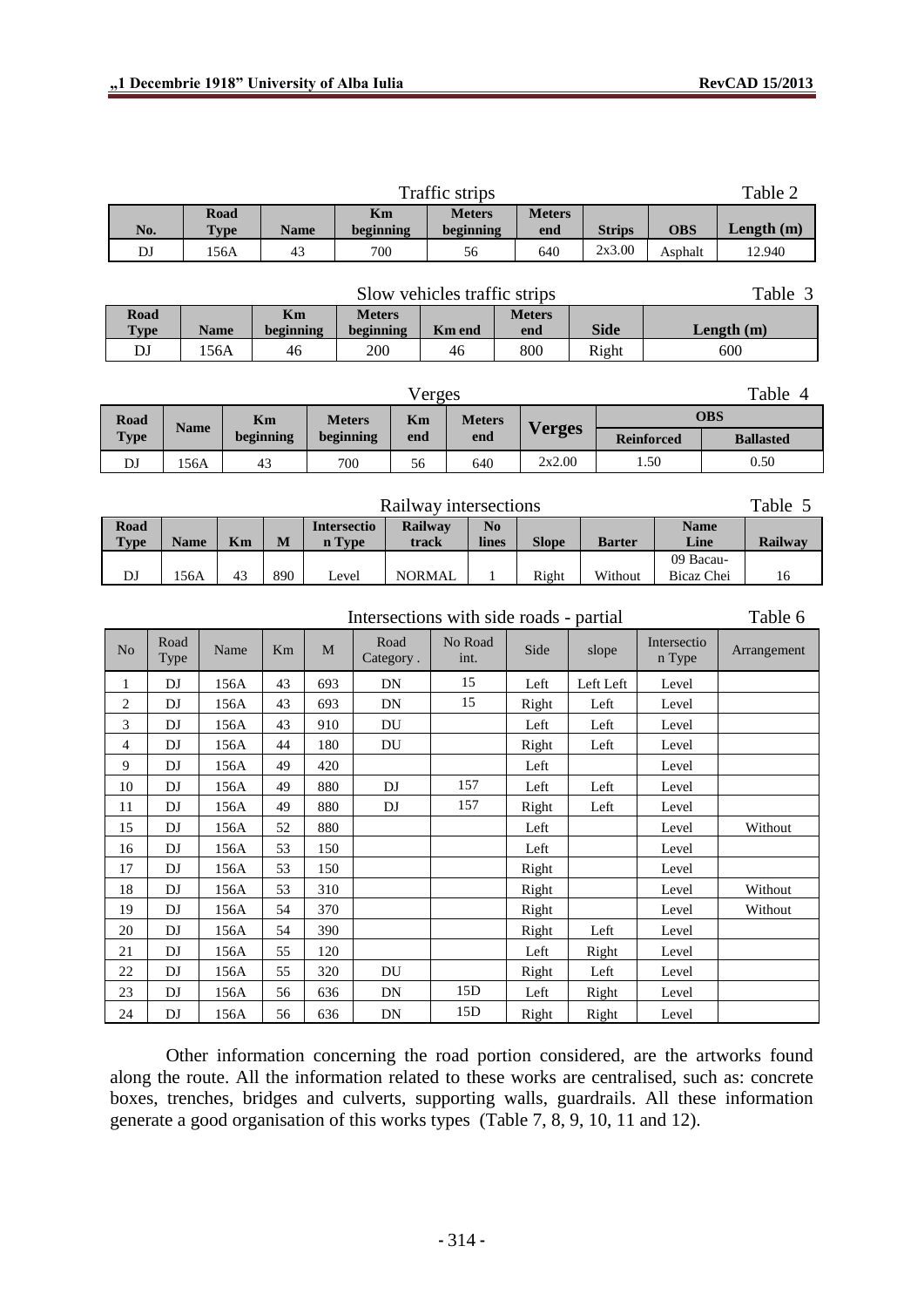|     | Table 7                                                                             |             |                 |                            |           |                     |             |           |  |  |  |  |
|-----|-------------------------------------------------------------------------------------|-------------|-----------------|----------------------------|-----------|---------------------|-------------|-----------|--|--|--|--|
| No. | Road<br><b>Type</b>                                                                 | <b>Name</b> | Km<br>beginning | <b>Meters</b><br>beginning | Km<br>end | <b>Metes</b><br>end | <b>Side</b> | Length(m) |  |  |  |  |
| 1   | DJ                                                                                  | 156A        | 43              | 705                        | 43        | 880                 | Left        | 175       |  |  |  |  |
| 2   | DJ                                                                                  | 156A        | 43              | 705                        | 43        | 880                 | Right       | 175       |  |  |  |  |
| 3   | DJ                                                                                  | 156A        | 43              | 910                        | 44        | 660                 | Left        | 750       |  |  |  |  |
| 5   | DJ                                                                                  | 156A        | 44              | 740                        | 55        | 110                 | Left        | 10370     |  |  |  |  |
| 6   | DJ                                                                                  | 156A        | 44              | 750                        | 56        | 620                 | Right       | 11870     |  |  |  |  |
|     | DJ                                                                                  | 156A        | 55              | 240                        | 56        | 620                 | Left        | 1380      |  |  |  |  |
|     | Box Left Length $-12675m$<br>Box Right Length $-12795$ m<br>Total Length $-25470$ m |             |                 |                            |           |                     |             |           |  |  |  |  |

## Trenches - partial Table 8

| No.            | Road<br><b>Type</b> | <b>Name</b> | Km<br>beginni<br>ng | <b>Meters</b><br>beginni<br>$\mathbf{ng}$ | Km<br>end | <b>Metes</b><br>end | <b>Side</b> | <b>Trench</b><br><b>Type</b> | <b>Material</b>      | Length<br>(m) |
|----------------|---------------------|-------------|---------------------|-------------------------------------------|-----------|---------------------|-------------|------------------------------|----------------------|---------------|
| 1              | DJ                  | 156A        | 44                  | 740                                       | 45        | 20                  | Left        | Trench                       | Concrete             | 280           |
| 2              | DJ                  | 156A        | 44                  | 900                                       | 46        | 210                 | Right       | Trench                       | Unpaved              | 1310          |
| 3              | DJ                  | 156A        | 45                  | 20                                        | 45        | 80                  | Left        | Trench                       | Unpaved              | 1310          |
| $\overline{4}$ | DJ                  | 156A        | 45                  | 80                                        | 45        | 290                 | Left        | Trench                       | Concrete             | 210           |
| 7              | DJ                  | 156A        | 46                  | 50                                        | 46        | 60                  | Left        | Trench                       | Unpaved              | 1310          |
| 8              | DJ                  | 156A        | 46                  | 210                                       | 46        | 790                 | Right       | Trench                       | Concrete             | 580           |
| 11             | DJ                  | 156A        | 49                  | 910                                       | 51        | 110                 | Left        | Trench                       | Unpaved              | 1310          |
| 15             | DJ                  | 156A        | 55                  | 120                                       | 55        | 250                 | Left        | Gutter                       | Concrete             | 130           |
| 16             | DJ                  | 156A        | 55                  | 130                                       | 55        | 220                 | Left        | Trench                       | Unpaved              | 1310          |
| 17             | DJ                  | 156A        | 55                  | 250                                       | 55        | 540                 | Left        | Trench                       | Concrete             | 290           |
|                |                     |             |                     |                                           |           |                     |             |                              | <b>Total 13290 m</b> |               |

| Table 9<br>Bridge details |             |                 |                            |           |                     |               |               |  |  |  |  |
|---------------------------|-------------|-----------------|----------------------------|-----------|---------------------|---------------|---------------|--|--|--|--|
| Road<br><b>Type</b>       | <b>Name</b> | Km<br>beginning | <b>Meters</b><br>beginning | Km<br>end | <b>Metes</b><br>end | Length<br>(m) | Locality      |  |  |  |  |
| DJ                        | 156A        | 44              | 660                        | 44        | 710                 | 50            | <b>ROZNOV</b> |  |  |  |  |

|        |                     |             |    |     |                 | Lateral culverts details - partial                       | Table 10                  |
|--------|---------------------|-------------|----|-----|-----------------|----------------------------------------------------------|---------------------------|
| No.    | Road<br><b>Type</b> | <b>Name</b> | Km | M   | <b>Side</b>     | Location                                                 | <b>OBS</b>                |
|        | DJ                  | 156A        | 44 | 740 | Left            | Left Side                                                |                           |
| 6      | DJ                  | 156A        | 48 | 260 | Right           | Right                                                    |                           |
| $\tau$ | DJ                  | 156A        | 49 | 510 | Right           | DJ156A                                                   | With catchment<br>chamber |
| 8      | DJ                  | 156A        | 49 | 560 | Left            | Left Side                                                |                           |
| 9      | DJ                  | 156A        | 51 | 620 | Left            | Left Side                                                |                           |
| 10     | DJ                  | 156A        | 54 | 440 | Transve<br>rsal | DJ156A                                                   | With catchment<br>chamber |
| 11     | DJ                  | 156A        | 55 | 120 | Left            | Side road Left                                           |                           |
| 13     | DJ                  | 156A        | 55 | 760 | Transve<br>rsal | DJ156A                                                   |                           |
|        |                     |             |    |     |                 | Side culverts 9 pieces.<br>transversal culverts 4 pieces |                           |
|        |                     |             |    |     |                 | <b>Total culverts 13 pieces</b>                          |                           |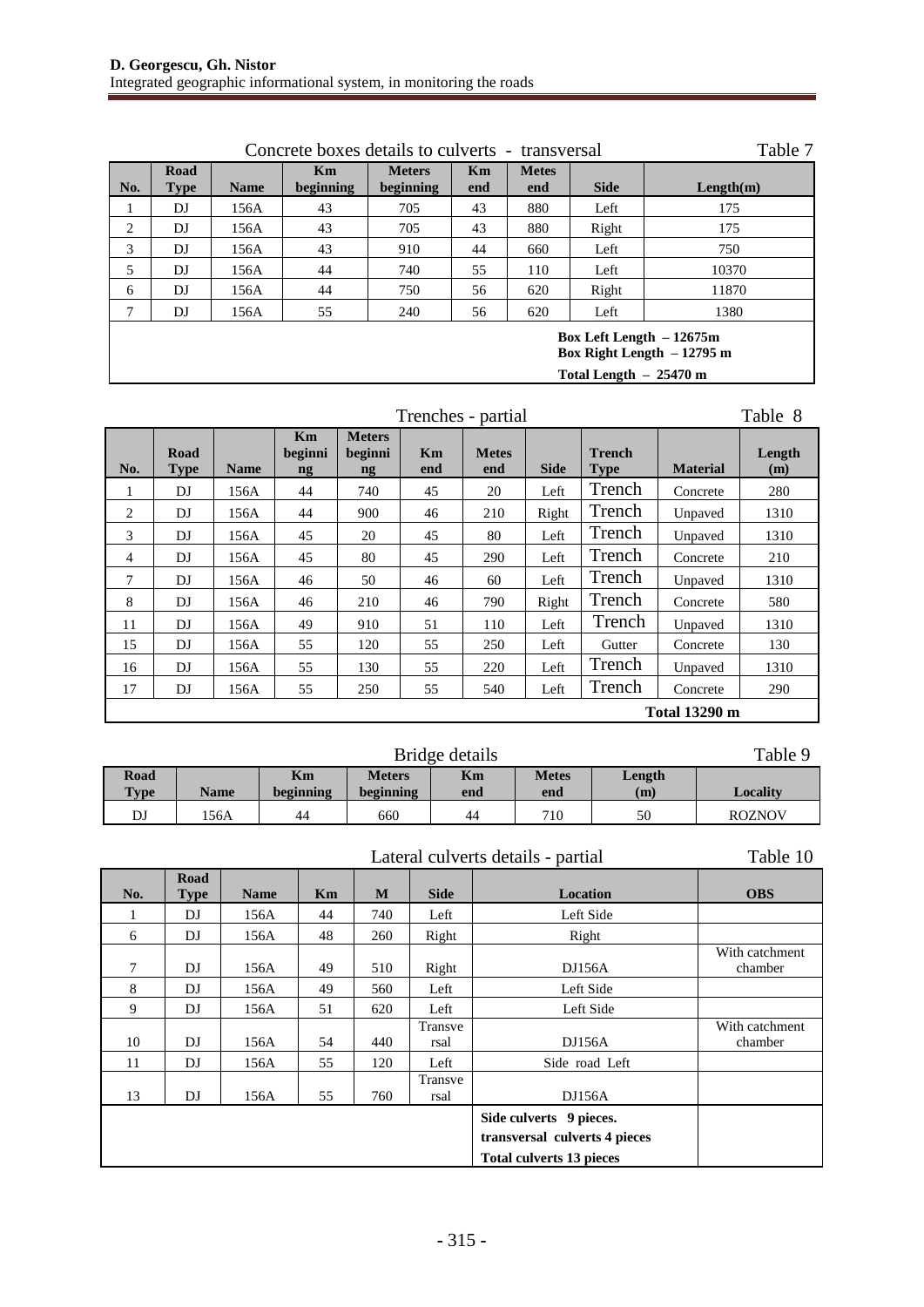|                     |                                  |                        |                            | Table 11  |                      |             |                    |                |                   |                 |               |  |  |
|---------------------|----------------------------------|------------------------|----------------------------|-----------|----------------------|-------------|--------------------|----------------|-------------------|-----------------|---------------|--|--|
| Road<br><b>Type</b> | <b>Name</b>                      | <b>Km</b><br>beginning | <b>Meters</b><br>beginning | Km<br>end | <b>Meters</b><br>end | <b>Side</b> | Work               | <b>Type</b>    | <b>Foundation</b> | <b>Material</b> | Length<br>(m) |  |  |
| DJ                  | 156A                             | 55                     | 120                        | 55        | 240                  | Left        |                    |                | Continuous        | Concrete        | 120           |  |  |
| DJ                  | 156A                             | 54                     | 380                        | 54        | 450                  | Right       | Excavation         |                | Continuous        | Concrete        | 70            |  |  |
| DJ                  | 156A                             | 55                     | 120                        | 55        | 320                  | Right       | supporting<br>wall | embank<br>ment | Continuous        | Concrete        | 200           |  |  |
| DJ                  | 156A                             | 55                     | 330                        | 55        | 410                  | Right       | supporting<br>wall | embank<br>ment | Continuous        | Concrete        | 80            |  |  |
|                     |                                  |                        |                            |           |                      |             |                    |                | Total length      | $470 \text{ m}$ |               |  |  |
|                     | Table 12<br>Guardrails - partial |                        |                            |           |                      |             |                    |                |                   |                 |               |  |  |
|                     |                                  |                        |                            |           |                      |             |                    |                |                   |                 |               |  |  |

|                                      | Road        |             | Km<br>beginni | <b>Meters</b><br>beginni | Km  | <b>Meters</b> |             |                                 |                 | <b>Observation</b> | Length     |
|--------------------------------------|-------------|-------------|---------------|--------------------------|-----|---------------|-------------|---------------------------------|-----------------|--------------------|------------|
| N <sub>0</sub>                       | <b>Type</b> | <b>Name</b> | $\mathbf{ng}$ | $\mathbf{ng}$            | end | end           | <b>Side</b> | <b>Type</b>                     | <b>Material</b> | S                  | (m)        |
|                                      |             |             |               |                          |     |               |             | Semi                            |                 |                    |            |
| 1                                    | DJ          | 156A        | 44            | 660                      | 44  | 740           | left        | heavy                           | <b>METAL</b>    |                    | 80         |
|                                      |             |             |               |                          |     |               |             | Semi                            |                 |                    |            |
| 5                                    | DJ          | 156A        | 51            | 770                      | 54  | 320           | left        | heavy                           | <b>METAL</b>    |                    | 2550       |
|                                      |             |             |               |                          |     |               |             | Semi                            |                 | Located on         |            |
| 6                                    | DJ          | 156A        | 54            | 370                      | 54  | 440           | right       | heavy                           | <b>METAL</b>    | the wall           | 70         |
|                                      |             |             |               |                          |     |               |             | Semi                            |                 |                    |            |
| 7                                    | DJ          | 156A        | 54            | 500                      | 56  | 610           | Left        | heavy                           | <b>METAL</b>    |                    | 2110       |
|                                      |             |             |               |                          |     |               |             | Very                            |                 | Located on         |            |
| 8                                    | DJ          | 156A        | 55            | 120                      | 55  | 320           | Right       | heavy                           | <b>METAL</b>    | the wall           | 200        |
|                                      |             |             |               |                          |     |               |             | Semi                            |                 | Located on         |            |
| 9                                    | DJ          | 156A        | 55            | 330                      | 55  | 410           | Right       | heavy                           | <b>METAL</b>    | the wall           | 80         |
|                                      |             |             |               |                          |     |               |             | LENGTH OF SEMI HEAVY GUARDRAILS |                 |                    | 5750       |
|                                      |             |             |               |                          |     |               |             | LENGTH OF VERY HEAVY GUARDRAILS |                 |                    |            |
| <b>TOTAL LENGTH OF THE GUARDRAIL</b> |             |             |               |                          |     |               |             |                                 |                 |                    | <b>200</b> |

In terms of traffic safety a relational link is created between the kilometer positions of the road segment and the road signs existing in those kilometer positions, thus creating a good inventory of these signs (Table 13)

|    |              |             |    |     |                  | Road Signs - partial           | Table 13                                                                          |                |                                            |
|----|--------------|-------------|----|-----|------------------|--------------------------------|-----------------------------------------------------------------------------------|----------------|--------------------------------------------|
| No | Road<br>type | <b>Name</b> | Km | M   | Part             | Sign type                      | <b>INSCRIPT</b>                                                                   | <b>SUPPORT</b> | <b>OBS</b>                                 |
|    | DI           | 156A        | 43 | 710 | <b>LEFT</b>      | <b>REGULATION</b><br>-PRIORITY | <b>STOPPING</b>                                                                   | POLE B         |                                            |
| 2  | DJ.          | 156A        | 43 | 740 | <b>RIGH</b><br>T | <b>WARNING</b>                 | LEVEL CROSSING WITH A RAILWAY<br><b>WITHOUT BARRIERS</b>                          | POLE_M         |                                            |
| 22 | DI           | 156A        | 44 | 40  | <b>LEFT</b>      | <b>WARNING</b>                 | ADDITIONAL PANEL FOR LEVEL<br>CROSSING WITH THE RAILWAY - 150 M                   | POLE M         |                                            |
| 23 | DI           | 156A        | 44 | 180 | <b>RIGH</b><br>T | <b>REGULATION</b><br>-PRIORITY | <b>STOPPING</b>                                                                   | POLE M         | <b>SIDE</b><br><b>ROAD</b><br><b>RIGHT</b> |
| 24 | DI           | 156A        | 44 | 260 | <b>LEFT</b>      | <b>WARNING</b>                 | DOUBLE TURN OR A SERIES THAN<br>MORE THAN TWO TURNS. FIRST ON THE<br><b>RIGHT</b> | POLE M         |                                            |
| 25 | DJ           | 156A        | 44 | 600 | <b>RIGH</b><br>T | <b>REGULATION</b><br>-PRIORITY | <b>STOPPING</b>                                                                   | POLE M         | <b>SIDE</b><br><b>ROAD</b><br><b>RIGHT</b> |
| 26 | DJ           | 156A        | 44 | 610 | <b>RIGH</b><br>T | <b>WARNING</b>                 | <b>LEFT TURN</b>                                                                  | POLE M         |                                            |
| 30 | DJ.          | 156A        | 44 | 880 | <b>ST</b>        | <b>WARNING</b>                 | EXTREMELY DANGEROUS TURN TO THE<br><b>RIGHT</b>                                   | POLE M         |                                            |
| 31 | DJ           | 156A        | 45 | 140 | <b>ST</b>        | <b>WARNING</b>                 | <b>LEFT TURN</b>                                                                  | POLE_M         |                                            |
| 32 | DI           | 156A        | 46 | 120 | <b>DR</b>        | <b>REGULATION</b><br>-PRIORITY | <b>STOPPING</b>                                                                   | POLE M         | <b>SIDE</b><br><b>ROAD</b><br><b>RIGHT</b> |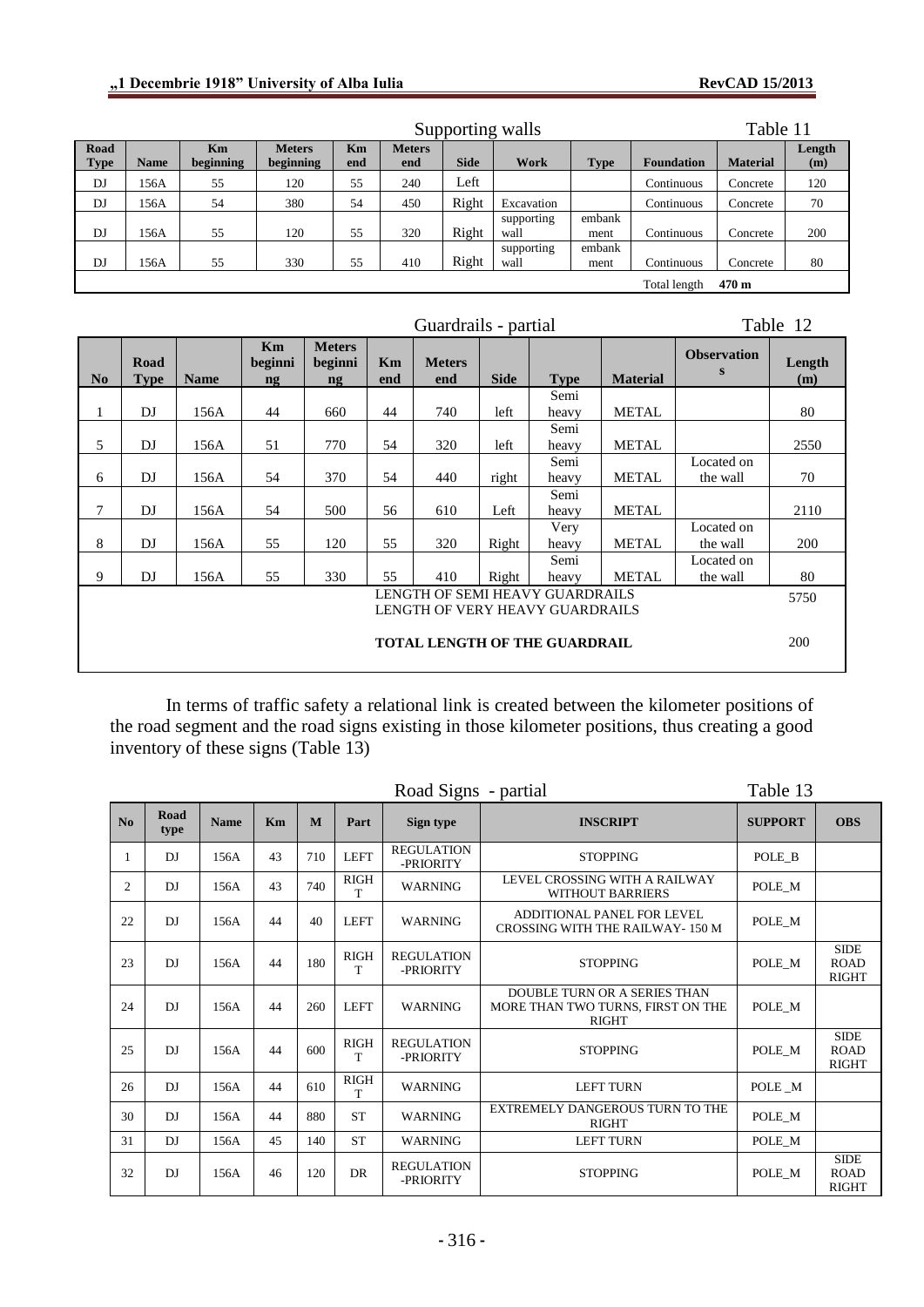## **2.3 Attaching of the descriptive data**

The descriptive data of the interest elements are attached on the graphical representation of the topographical survey (Fig.  $2 - a,b,c$ ).



a) Assigning the data of each polygon b) Recording the attributes and the

identification data



c) Attaching the descriptive data – Determining the area - Land surface required for built area

**The road axis** is the line defining the geometrical characteristics of the road direction in horizontal and vertical plane, being defined as the geometrical location of the points equally distanced of the road edges, formed of straight and curved lines, without taking into consideration the over enlargement in turns (curves) (STAS 4032/1-90).

The axis of each road shall be represented in the form of a 3D multi line described through the spatial coordinates *X, Y, Z*. The road axis is divided in homogeneous elements in terms of transversal profiles, traffic, traffic flow type, road surface, traffic speed and road gradient.

Associated to the road axis, the text information related to the road name and the location of the milestones along the sector, including the kilometer positions of the beginning and ending of the sector, shall be represented in a distinctive text type layer.

As the two alignments are connected by curves, these have to be represented through the characteristic elements (the curve radius, the input and output tangents, the bisector, etc.)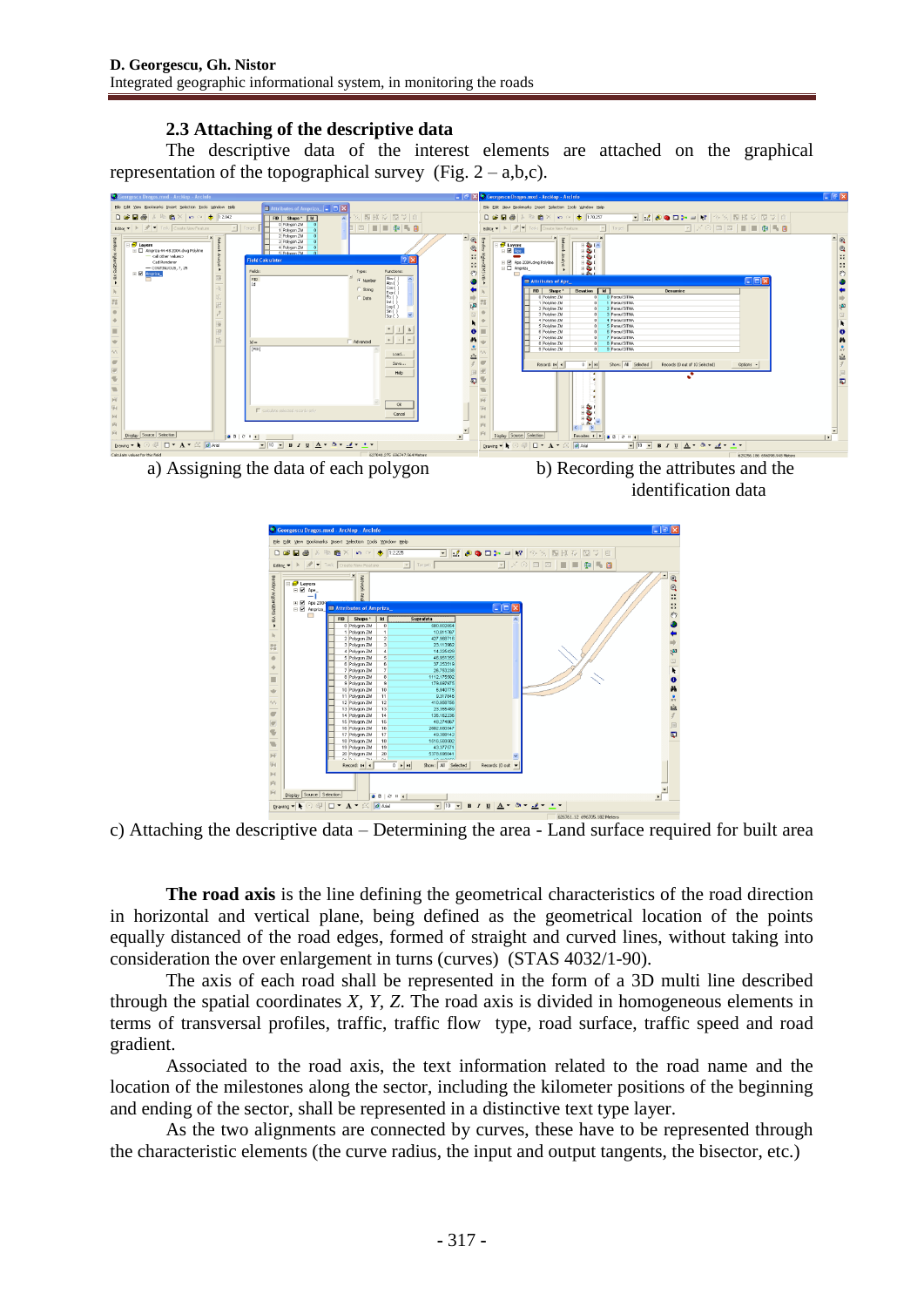

Figure 3 presents the kilometric positions and Figure 4 presents the text data of these

Fig.3 Data of the kilometer positions Fig.4 The textual database in kilometer positions

Outside the beginning and the end of the sector, the points which present alterations in the road gradient are recorded: road gradient larger or smaller than 2% horizontally. The data basis shall comprise the representations of the Land surface required for built area, water, safety area, road area, side roads, bridges, etc. We note that a two-way correspondence exists between each graphical element and the textual/alphanumeric database. Identifying an element by browsing the tabular database shall automatically lead the user to the corresponding element on the plan. (Fig. 5).



Fig. 5 browsing the database –Viewing the Land surface required for built area

#### **2.4 Database interrogation**

All program packages S.I.C. /G.I.S. include processes for database interrogation, in order to obtain a data subset. The spatial interrogations are the most important and assume the selection of the entities in terms of location or the spatial relations with the other entities. Other types of interrogations made useful are the graphical ones, attribute interrogations.

These interrogations allow **the performance of analysis and shaping of the spatial data**, which makes it distinctive of the other types of informational systems.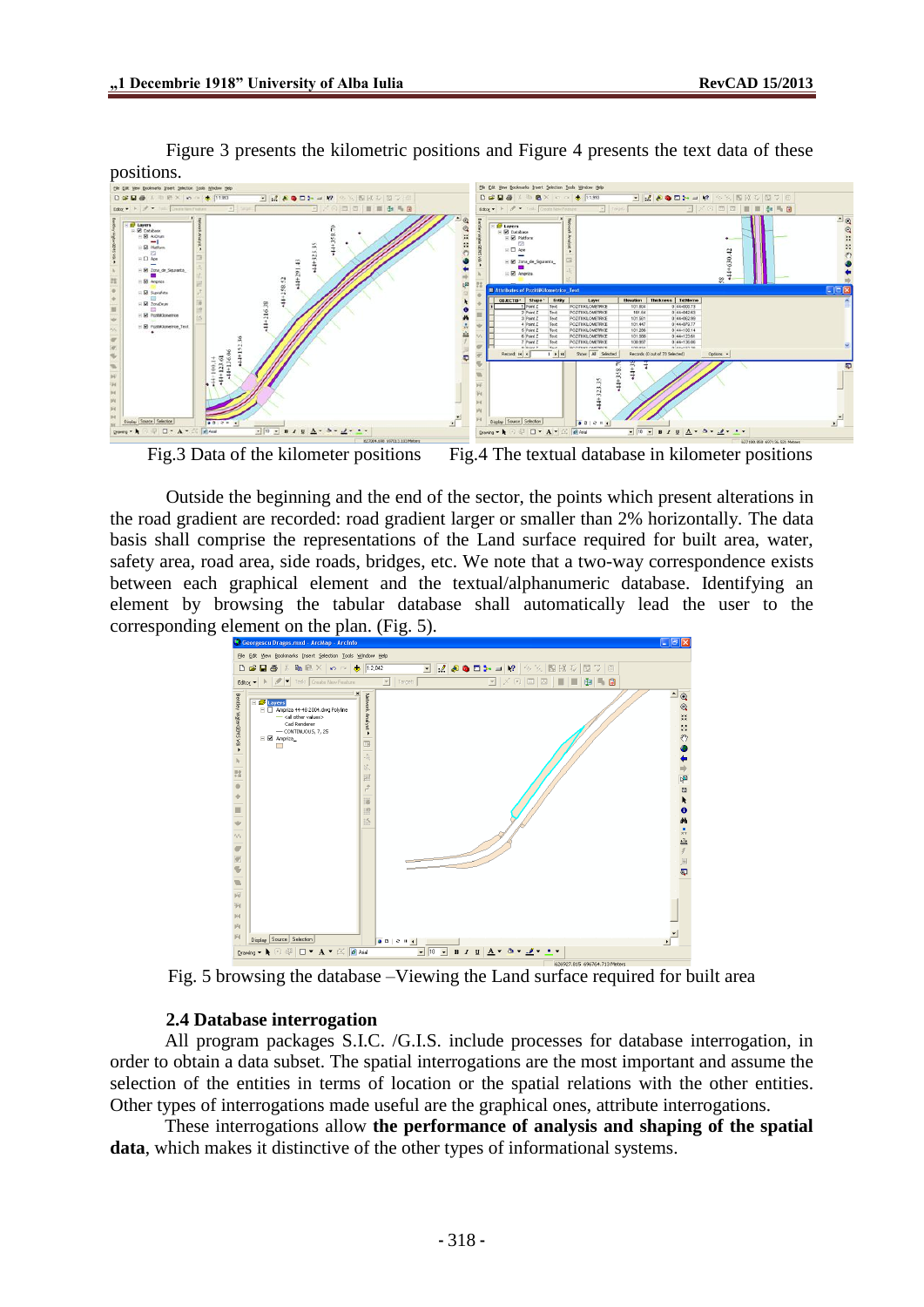The interrogation of the databases represents a convenient analysis instrument, which allows the generation of tabular or graphical ratios, and in case of S.I.C./G.I.S, the correspondence graphic element- attributes in the database, which can be valued by creating a thematic map. (Fig. 6 and 7).

A more extensive interrogation at the level of the kilometer positions can be made by viewing the details concerning the width of the land surface required for built area, with the safety zones, the road axis ( in alignment or in curve) as shown in Fig.3 and Fig. 4.



Fig. 6 Databases interrogation – Water, surfaces, land requirement, safety area



Fig. 7 Databases interrogation –Road area

An extensive interrogation of the kilometer positions of the two bridges, of the directions of the water flow, the bridges length can be made on the studied segment (Fig. 8). The side roads existing along the studied road segment can also be established and viewed using the interrogation, with details regarding the road type, the importance range, the gear of the side roads, etc. (Fig. 9)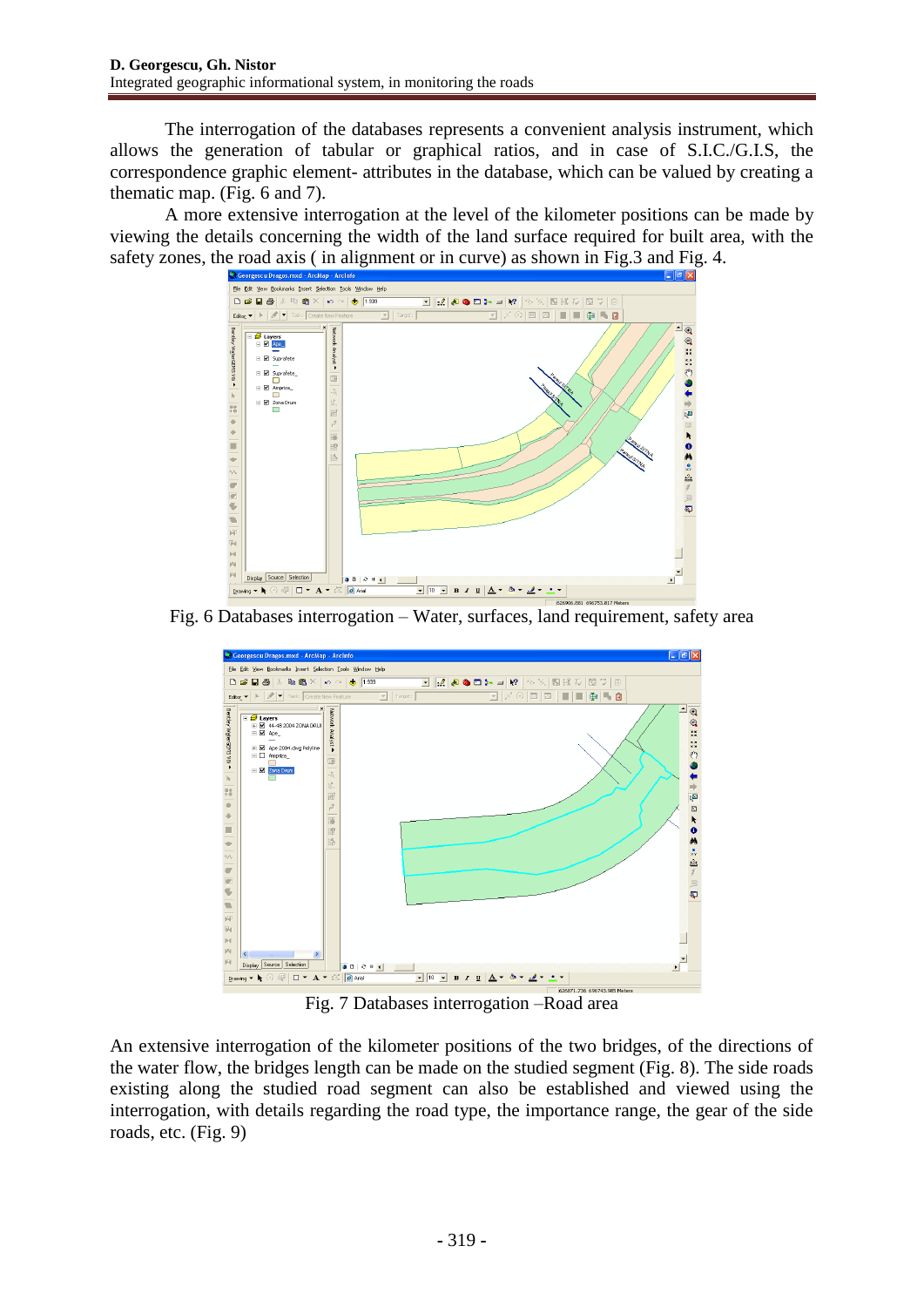

Fig. 8 Details of the bridge with clearance of 50 m



Fig. 9 Side roads

### **3. Conclusions**

The themes pursued in the evaluation of the database model are: the demarcation of the problem range and the applicability range, the global requirements and the restrictions for the project accomplishment; the definition of outputs, functions, inputs, logical structure of